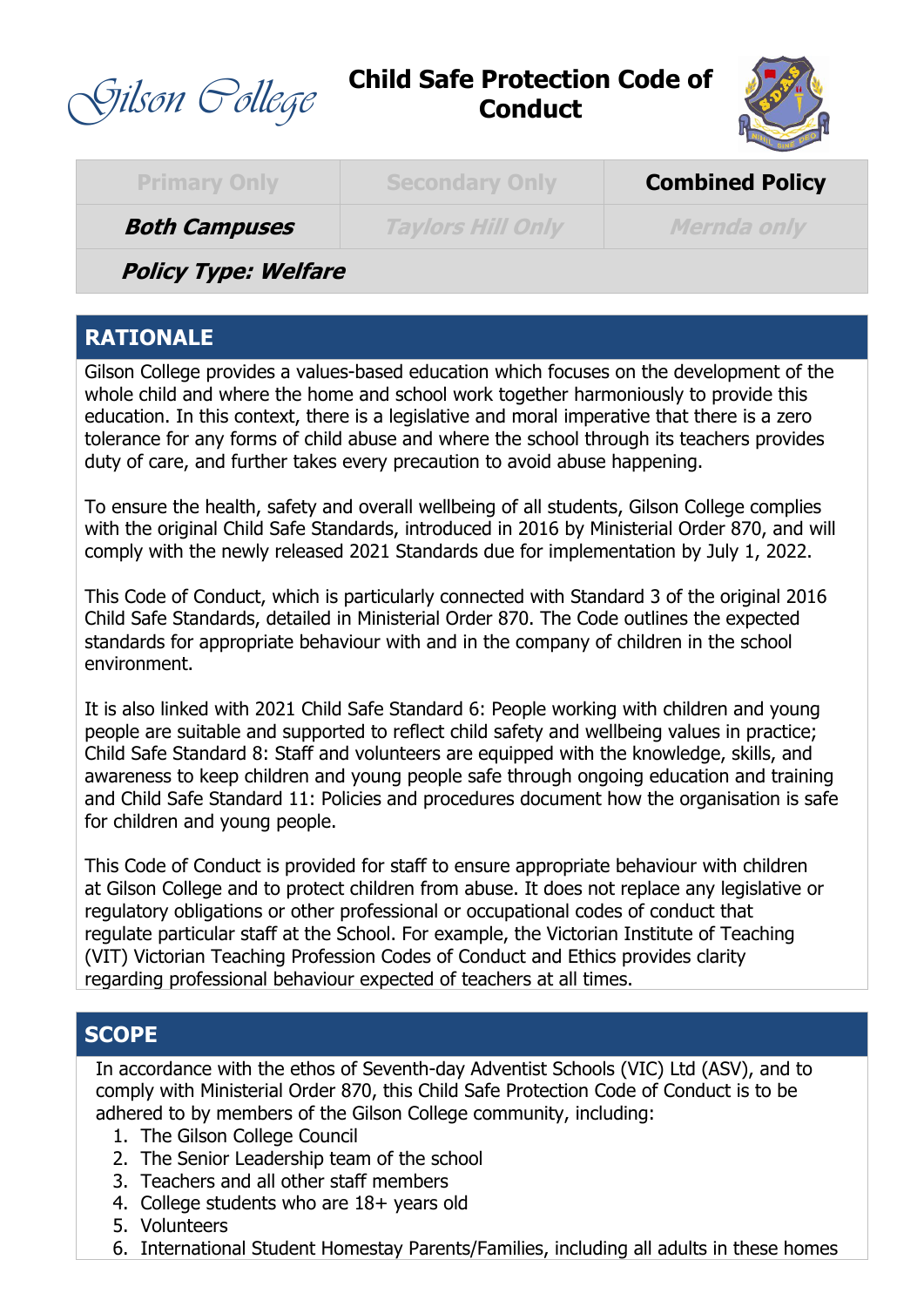- 7. Contractors; and
- 8. Other visitors to School's campuses.

# **IMPLEMENTATION**

### **Appropriate Behaviour**

All staff, volunteers, and other adults within the Gilson College community, including College students who are 18+ years old, are required to observe Child Safe principles and expectations for appropriate behaviour towards and in the company of children and young people 17 years of age and under, as noted below.

All personnel of the School are responsible for supporting the safety, participation, and wellbeing of children by:

- 1. adhering to the College Child Safe Protection Policy at all times and upholding the College Child Safe Statement of Commitment to child safety at all times
- 2. taking all reasonable steps to protect children from abuse of any type
- 3. treating everyone with dignity and respect
- 4. listening and responding to the views and concerns of children and young people, particularly if they are reporting or disclosing that they or another child have been abused and/or are worried about their safety or the safety of another
- 5. guarding the cultural safety, dignity, participation and advancement of children who identify as Aboriginal or Torres Strait Islander
- 6. guarding the cultural safety, dignity, participation and advancement of children with culturally and/or linguistically diverse backgrounds (for example, by having a zero tolerance of discrimination)
- 7. guarding the safety, dignity, participation and advancement of children with a disability (for example, during personal care activities)
- 8. guarding the safety, dignity, participation and advancement of all vulnerable children
- 9. ensuring as far as practicable that adults are not left alone with a child
- 10.reporting any allegations of child abuse to authorities such as police and DFFH Child Protection, Child First, and the Gilson College Child Protection Officers and Leadership team.
- 11.if an allegation of child abuse is made, ensuring as quickly as possible that the child(ren)/young person/people is/are safe
- 12.supporting children and young people to actively participate in all relevant organisational activities where possible, especially concerning issues that are important to them.

# **Inappropriate Behaviour**

Staff, and other adults within the Gilson College community, including College students who are 18+ years old, volunteers, contractors, consultants, stakeholders and other personnel **must not**:

- 1. ignore or disregard any suspected or disclosed child abuse.
- 2. develop any special relationships with children that could be seen as favouritism (for example, the offering of gifts or special treatment for specific children)
- 3. exhibit behaviours with children which may be construed as unnecessarily physical (for example inappropriate sitting on laps)
- 4. put children or young people at risk of abuse of any type
- 5. do things of a personal nature that a child can do for themselves, such as toileting or changing clothes
- 6. engage in open discussions of a mature or adult nature in the presence of children or young people (for example, personal social activities)
- 7. use inappropriate language in the presence of children or young people